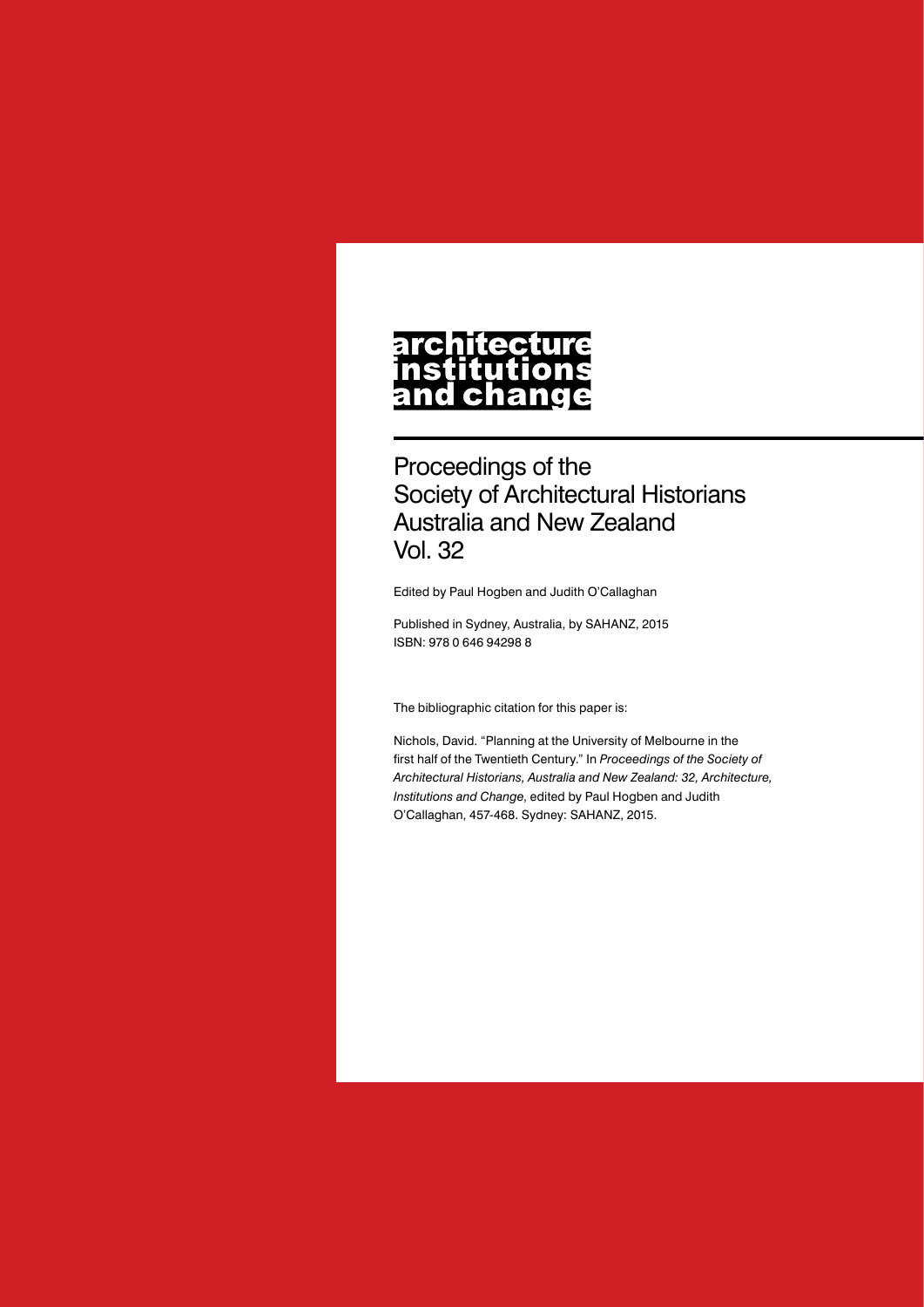# Planning at the University of Melbourne in the first half of the Twentieth Century

*The first town planning diploma course to be offered by the University of Melbourne's Faculty of Architecture came about slowly. Its conceptual origins can be seen in initiatives dating back as far as the First World War and it came to tangible fruition from the combined interests and inputs of a range of architects, planners, engineers, geographers and other relevant professionals in the early 1950s. Key players included John Bayly, John Gawler, Niel Abercrombie, Frank Heath, Josephine Johnson, Philip Pearce and Fred Ledgar. Planning students were quickly involved in community projects, for both slum areas and aspirant middle-class suburbs. Lecturers ranged from young, recent graduates such as Johnson to well-regarded senior planner-architects such as Heath and his one-time associate Ernest Fooks. Using surviving lecture schedules, slides and reportage from the 1950s and earlier, this paper examines the initial approaches taken in the early years of planning education at the University of Melbourne. Key milestones from earlier decades, the concurrence of the Housing Commission of Victoria's mid-century activities, as well as preparations for the Board of Works' 1954 Melbourne plan provide key contextual settings for the narrative. The flow of ideas between emergent post-war Melbourne, and the new planning course at the University, is highlighted.*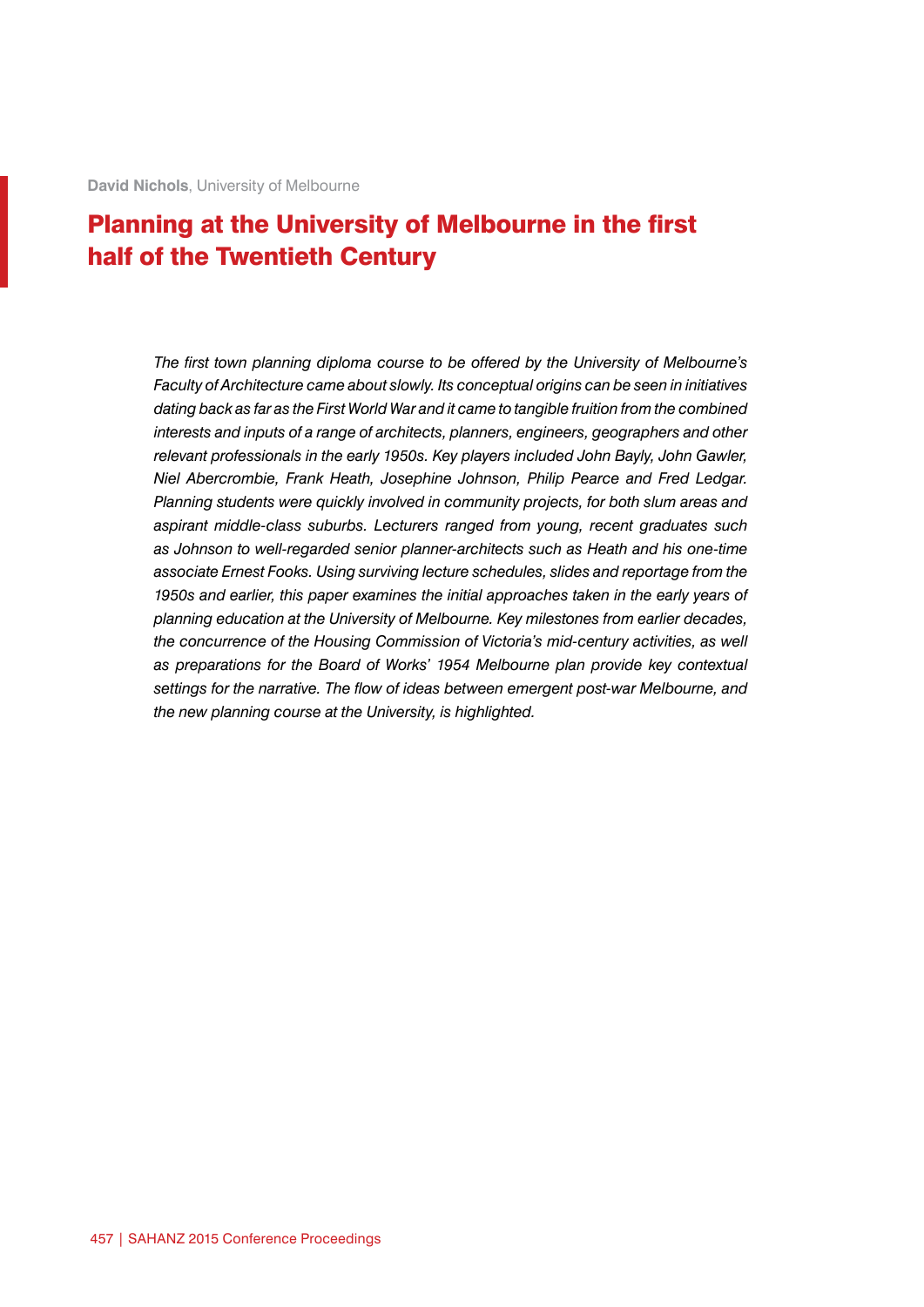

# **The long road to a planning diploma**

The town planning movement came to prominence as a discussion point and enthusiasm amongst both professionals and laypeople in Melbourne just prior to World War I. Even at what we would now see as an 'early' stage in the advocacy of town planning ideas, there were some (minor?) precedents – notably, the Federal Capital Congress held in the city in 1901, its papers and symposia overshadowed to considerable degree by the visit of the Duke and Duchess of York visiting to open Australia's first national parliament and declare the new Commonwealth's arrival.<sup>1</sup> That particular event is an anomaly even now difficult to co-opt into a narrative about the increasing interest in, and the professionalisation of, planning in Melbourne and/or Australia; its only underlying connection with subsequent developments in planning is the dominant involvement of the University of Melbourne – particularly, and perhaps unsurprisingly, its Engineering school. That Engineering fostered a Faculty of Architecture which then engendered greater study in Planning (the Faculty is now one of Architecture, Building and Planning) is attributable to a sequence of events easily tabulated to a range of activities occurring in Melbourne in the first half of the twentieth century. It speaks in part to Town/Urban Planning's diverse motivations and contributors to its core principles. The detachment of Engineering as a discipline from Planning education may be seen as a triumph of Architecture over professions such as Surveying, in a debate examined elsewhere by the present author.<sup>2</sup>

That said, the prominent early planning advocates came from a range of backgrounds emphasising the movement's portmanteau status. Espousing the achievements of Europeans in urban Australia, the eminent Melbourne Engineer James Alexander Smith noted:

Great cities have been built where the forest was. Ports have been constructed. Roads have been formed, and the paths made smooth for posterity to follow. Water storages, great as those of the Nile itself, have come into being.<sup>3</sup>

Yet Smith, president of Melbourne's Working Men's College, did not advocate the introduction of planning courses at that institution, despite his own professional interests and the popularity of courses in the related fields of surveying and civil engineering.

The surgeon and ophthalmologist James Barrett – a man whose strong interest in children's welfare led him to identify with the ideals of the town planning movement – had been closely connected to the University of Melbourne since the 1880s. Barrett was Vice-Patron of the lecture tour by New Zealander Charles Reade and Englishman William Davidge commencing in August 1914 which notably saw Town Planning Associations form in its wake in every major city it visited. Though Barrett was in no measure a planner, his strong influence can be felt since that time and even beyond his death in April 1945: he was an advocate for planning, public health and associated amenities such as playgrounds. From the earliest days of his involvement in the Victorian Town Planning Association and in tandem with other spheres of endeavour he campaigned vociferously for progress, including practical application of engineering technology for health (for instance, the elimination of the outhouse)<sup>4</sup>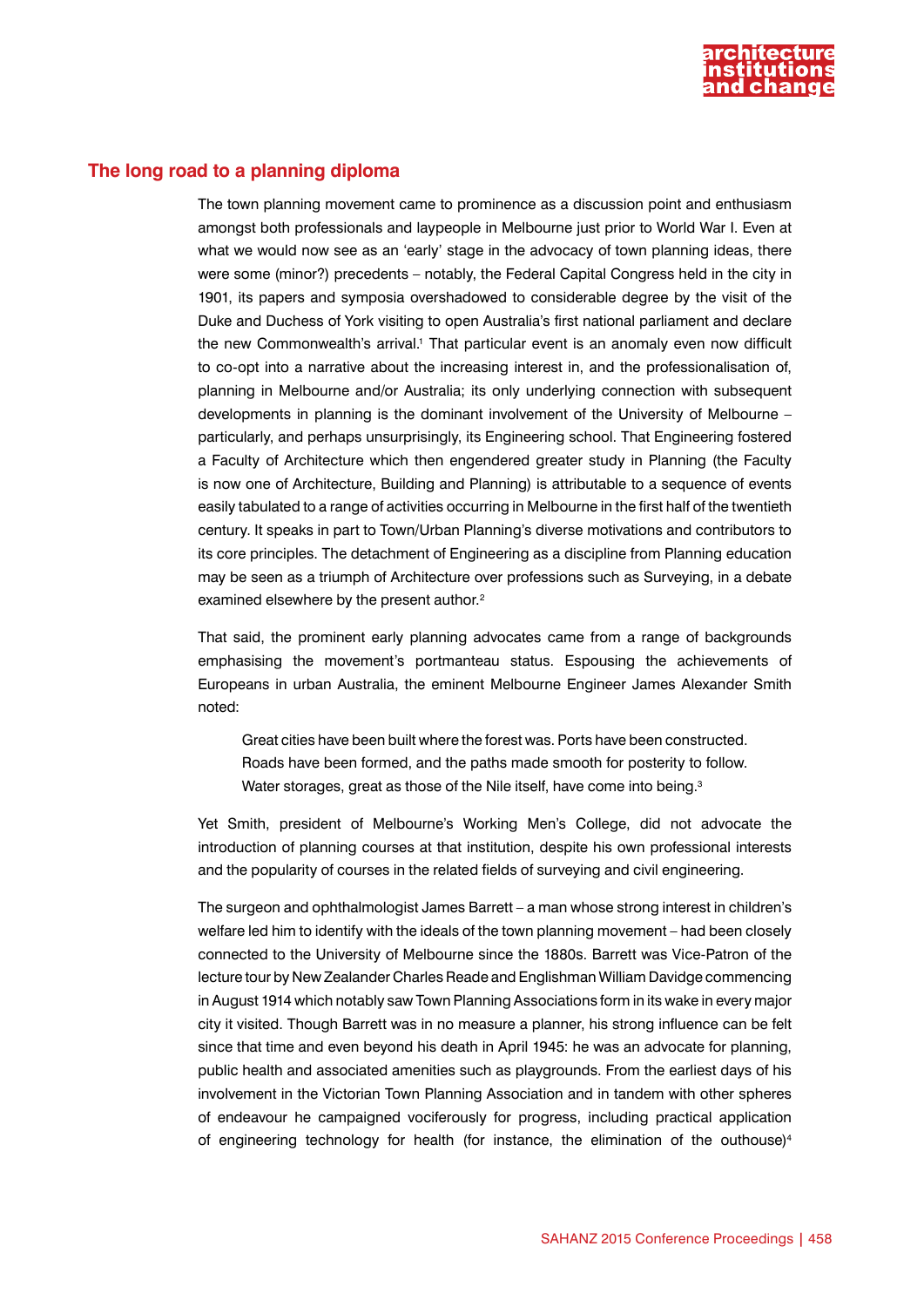reorganisation of resources for health (such as a municipal milk supply for the nutrition of children)<sup>5</sup> and civic ennobling schemes such as Melbourne's War Memorial, realisation of which Barrett saw as ideally determined by publicly nominated officials.<sup>6</sup> Barrett combined voluntary positions such as the presidency of the Victorian Town Planning Association and Chairmanship of the National Parks Committee, alongside professional appointments such as Chancellorship of the University of Melbourne between 1935 and 1939.<sup>7</sup> Indeed, so numerous were his interests the magazine *Table Talk* joked in 1927 that he would be as keen in helming a Society for the Discouragement of the Banjo in Jazz Orchestras as any of his other enthusiasms.<sup>8</sup> However, Barrett's interest in the development of town planning at tertiary level was ongoing and indeed was to be one he kept alive for decades. As early as 1920 Barrett was publicly discussing the University's interest in offering "instruction" in the emergent field<sup>9</sup>; other members of the VTPA such as its newly elected president E. C. Rigby were similarly keen to see "a lectureship on town-planning" established.<sup>10</sup>

Barrett's colleagues at the University were similarly enthused, and the creation of the Metropolitan Town Planning Commission under the architect Frank Stapley – a man who had held the office both of Lord Mayor of Melbourne and President of the Victorian Town Planning Association – in March 1923 quickly saw a response from the state's leading tertiary education institution. Engineer and Faculty Professor Henry Payne proposed to the University Council in July 1923 that engineering and architectural students should be offered a course in town planning "in order that they might be available to assist the Town Planning Commission":

The Faculty of Engineering wanted the Town Planning Commission to work on right lines, so that when it made recommendations to Parliament for the recognition of town planning, it would realise that there was a body which was prepared to train men in town planning, as far as it was able.

In supporting the motion, Barrett remarked that "At present the attempt to put the city in order was largely coming from people who were not trained in such work".11 Payne's motion would be carried unanimously, and it was no doubt assumed by many that Town Planning would emerge as a standalone avenue of study just as the University's School of Architecture had begun its formal existence as a discrete unit apart from the Faculty of Engineering in 1911. Yet when the School of Architecture became a separate entity in 1931, town planning remained only a component of the wider architectural curriculum. Despite Payne's motion being carried unanimously by the council in 1923, it would be a quarter of a century yet before a formal qualification was offered in the field.

If we are to understand Payne's push as a serious endeavour, this and the second attempt in the late 1940s towards the establishment of town planning 'instruction' in the twentieth century might be seen as linked to two major city plan projects, themselves allied to the successful conclusion of two world wars and the concomitant understanding of social benefit and 'renewal' both concrete and societal in the aftermath of trauma. Thus, the 1923 MTPC – the most exhaustive pre-war planning inquiry undertaken for any Australian city<sup>12</sup> which, while it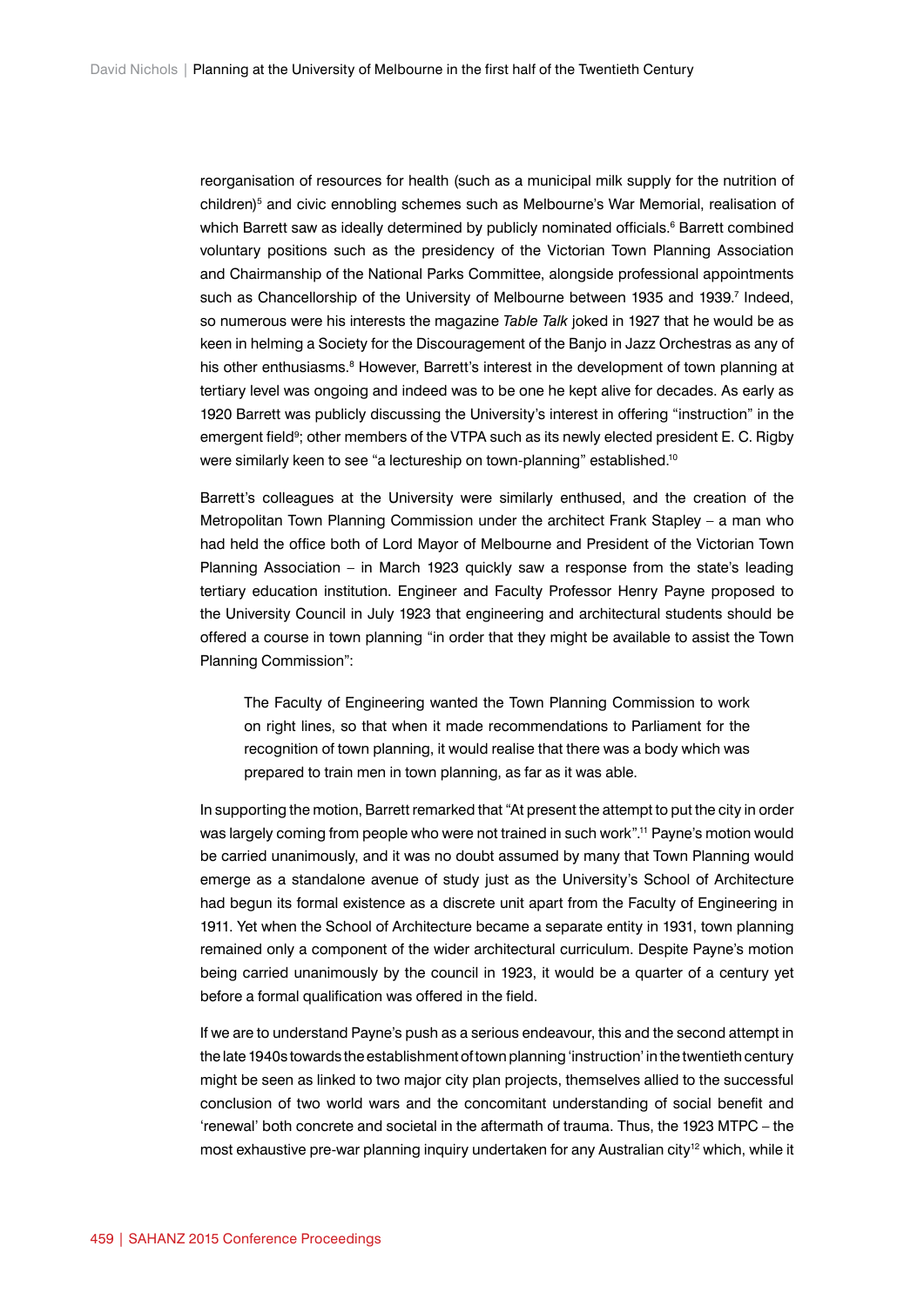

did not result in any adopted plan nevertheless cast the shadow of planning's promise over Melbourne for the coming decades – saw the city's University accept a responsibility for the teaching of planning for a new profession. During, and immediately after, the Second World War the promise of genuine change was in the air, not least in the activation of building and housing programs after an effective suspension of all such work for up to a decade and a half. In 1943 at the opening of an exhibition on town and country planning the Vice-Chancellor John Medley invited the private endowment of a new planning department, promising any benefactor "an easy passport to immortality".13 This rather flippant comment did not find any takers; the impending publication of Bunning and Gawler's *Commonwealth Housing Commission Report*14 notwithstanding, it was not, perhaps, the best time to be arguing for a long view on urban or social change. However, with a second generation of ardent planning advocates now emerging – not least the architect/planner Frank Heath and others such as his fellow architectural panel board members at the Housing Commission of Victoria, such as Best Overend – something appeared to be taking place.

The approach to the teaching of planning at the University of Melbourne would be shaped by several key local and global factors. As mentioned, the MTPC's comprehensive 1929 Report had not been implemented; an apathetic Country party government is often blamed for this inaction, though Labor was in power at the Report's publication and the Great Depression of the 1930s made implementation difficult. However, the 1929 Plan loomed large in the imaginations of advocates for decades and indeed some of its core elements proved robust (and remain so to the present day). John Gawler, a lecturer in architecture at the University from 1920, claimed to have regarded the MTPC's report "as a text book on town planning" which he "used ... at the University, and recommended ... to all my students".<sup>15</sup> Chairman of Victoria's Town and Country Planning Board, Gawler worked alongside other appointees such as Fred Cook and Arthur Kemsley – both former MTPC appointees – and would prove to be instrumental in advancing and formalising the teaching of planning at the University. Passage of new state planning legislation in 1944 in the wake of the final report of the Commonwealth Housing Commission (of which Gawler was a member) was yet another driver.

### **New blood and the establishment of the diploma**

Gawler retired from the University in 1946, in large part to facilitate the appointment of the first Chair of Architecture, Brian Lewis. Lewis was a Tasmanian recruited from the University of Liverpool, where he met his wife Hilary Archer; both were prize winners in the 1931 Victory Scholarship.16 The Lewises' experience of best practice planning education at Liverpool manifested in Brian's strong support of planning education; indeed he was to become president of the Town and Country Planning Association. He always feared that in the University context that the inclusion of planning in the core curriculum might "drain resources away from Architecture."17 This was, it would seem, less an argument for the elimination of planning from his School's core business, and more one for its separation, towards recognition.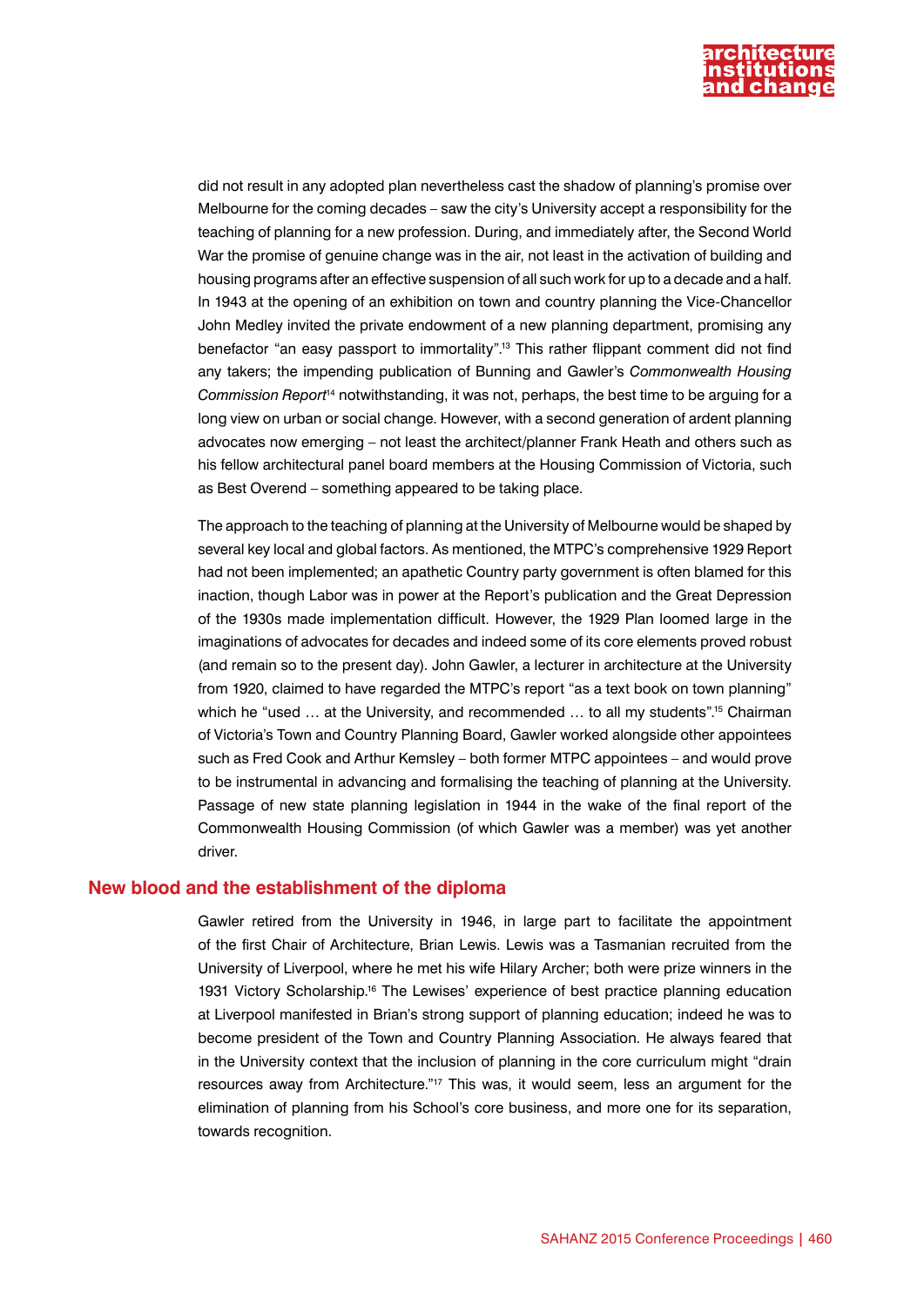The Lewises retained their close professional and personal connections to Britain. In 1948 Hilary had heralded the coming visit of Patrick Abercrombie to Melbourne in glowing terms; she had worked with Abercrombie on the County of London plan in 1943.<sup>18</sup> In a public lecture at the University in October 1948, Abercrombie highlighted the utility of having a town planning department undertake research on planning standards.19 Judith Wilks, in her 1993 PhD on planning in Melbourne since the mid-twentieth century, concludes that the influence of the British TPI curriculum was unavoidable.<sup>20</sup>

Just as the 1923 proposal occurred in the light of interest surrounding the MTPC's activities in Melbourne, the establishment of a postgraduate planning course at Melbourne came in the light of debate and discussion over the development of a new plan for Melbourne by the Metropolitan Board of Works, spurred on in part by machinations federally (which, ultimately, came to little). The Melbourne *Age* editorialised that the bill "to establish the Metropolitan Board as a planning authority … is sound" and that it would be "the precursor of a new and vital programme for Melbourne and municipal development."21

#### **What was taught in the initial phase?**

In 1950 the Melbourne press announced that the School of Architecture would offer a postgraduate course in Town and Regional Planning through its Extension Committee.<sup>22</sup> Architect Phillip Pearce, a partner in leading practice Bates Smart, was appointed temporary lecturer in town planning. Lewis began the new decade with a demonstration of the potential for successful synergies between town planners and architects in two student projects for the burgeoning beachside suburb of Beaumaris, initiated at the request of its Parents and Citizens' Association. The original survey form is revealing in its assumptions regarding town planning's remit and the value and agency of planners in a Melbourne context: questions involved shopping and convenience; religious practices; sporting interests; and others such as "If there was a private school in your area would your child attend?"<sup>23</sup> A parallel survey was announced for the working class suburb of Prahran, where students experimented with a consultative approach and residents "would tell the planners what they wanted".<sup>24</sup> Little evidence remains of the Prahran project. However, together the two suggest that Lewis saw a social survey prerogative amongst planners and, more specifically for his purpose, planning *students* in the community; and that such a survey series was applicable across class lines. Another survey from this period, and apparently used by Lewis, was the School of Agriculture's *Sociological Survey of Rural Townships.* Sample questions herein include:

Halls: List the halls in the township showing their approximate accommodation and facilities available.

Are there any groupings of the social life of the township based on (a) neighbourhood (b) nationality (c) kinship (d) religion (e) floating population (f) "upper set" (g) non-respectability (h) immorality (i) hooliganism (j) loafing (k) any other (specify).<sup>25</sup>

Lewis next appointed a man who, like him, had Tasmanian roots: John Bayly was a young architecture graduate from Melbourne and became the first full-time planning lecturer.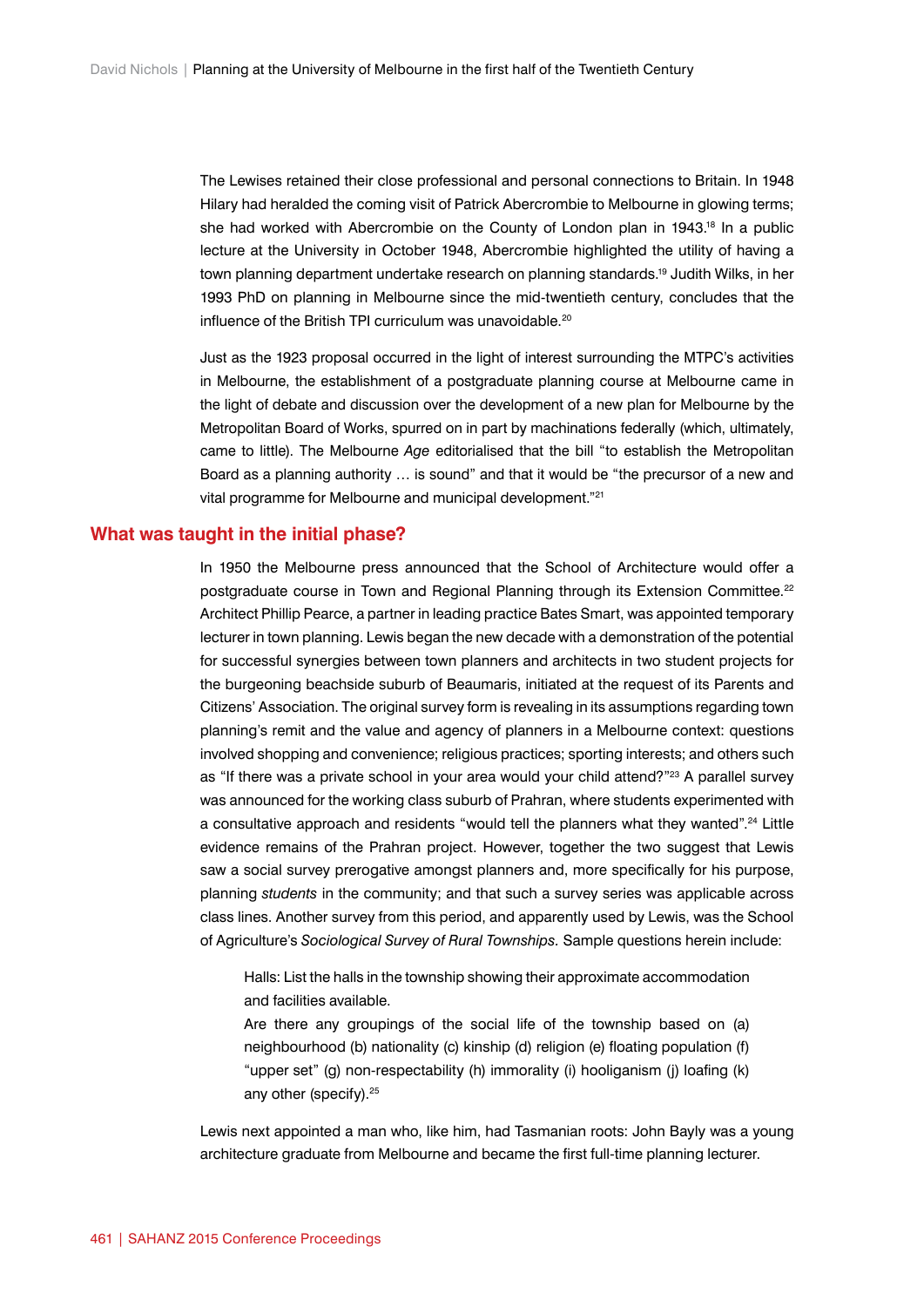

The teaching program still relied heavily on practitioners, and Bayly remembers a team of nearly twenty part-timers: "the University didn't pay much for occasional lecturers and we got some very keen senior people from around various branches of the Public Service and private practice in Melbourne."26 One of these between 1950 and 1953 was Frank Heath, Melbourne's best known planning advocate and a successful architect. Heath's archive, contained in the Blyth and Josephine Johnson collection, indicates that the man was across a number of the lectures in addition to those he personally delivered. Heath, himself a University of Melbourne architecture graduate, retained lecture schedules from the beginning of the program, and these are useful in gleaning the teaching focus. The table below, for instance, shows the first three weeks of the course beginning in late March 1950.

| Date              | Hour    | Lecturer           | Subject                                      |
|-------------------|---------|--------------------|----------------------------------------------|
| Monday 27/3/50    | $6 - 7$ | Prof Lewis         |                                              |
|                   | $7 - 8$ | Mr Heath           |                                              |
| Tuesday 28/3/50   | $6 - 7$ | Mr Darwin          | Engineering in Relation to Planning          |
|                   | $7 - 8$ | Mr George          | Road transportation. Its part in the overall |
|                   |         |                    | transport system                             |
| Wednesday 29/3/50 | $6 - 7$ | Mr Pearce          |                                              |
|                   | $7 - 8$ | Professor Lewis    |                                              |
| Thursday 30/3/50  | $6 - 7$ | Mr Darwin          | Rural roads in a community                   |
|                   | $7 - 8$ | Mr Hosking         | The function of sea transport & ports $\&$   |
|                   |         |                    | harbours in Australia.                       |
| Monday 3/4/50     | $6 - 7$ | Professor Karmel   |                                              |
|                   | $7 - 8$ | Mr Heath           |                                              |
| Thursday 4/4/50   | $6 - 7$ | Dept of Civil      | The part air transport can play in           |
|                   |         | Aviation           | Australia in relation to planning            |
|                   | $7 - 8$ | Mr Miller          | The part played by railways in transport     |
|                   |         |                    | of goods and passengers                      |
| Wednesday 5/4/50  | $6 - 7$ | Mr Pearce          |                                              |
|                   | $7 - 8$ | Professor Lewis    |                                              |
| Thursday 6/4/50   | $6 - 7$ | (Mr Miller) Easter | Railway requirements which must be           |
|                   |         | Thursday           | satisfied in planning                        |
|                   | $7 - 8$ | Mr Hosking         | Requirements in relation to ports $\&$       |
|                   |         |                    | harbours which should be satisfied in        |
|                   |         |                    | planning                                     |

Partial schedule, 1950, from original typescript in B&J Johnson Papers, MS 12314Y, Box 78, State Library of Victoria.

Curiously, though Heath, Lewis and Pearce each gave regular lectures in the series, the titles and even the subjects of their lectures are not listed in the schedule: merely their names. Others' lectures are detailed in the listing: in the remainder of April 1950, for instance, 'Mr. Dempster' gave a weekly series of lectures on the subject of 'Tailoring the road to suit the traffic geometric design.' Another lecture on 'Street lighting' is attributed only to 'S.E.C.' – presumably, a representative of the State Electricity Commission yet to be engaged at the time of the program's compilation.

The flavour of the lectures might be deduced from the partial listing above, and may also be seen in, for instance, an extant lecture in the Heath papers, 'Three-dimensional control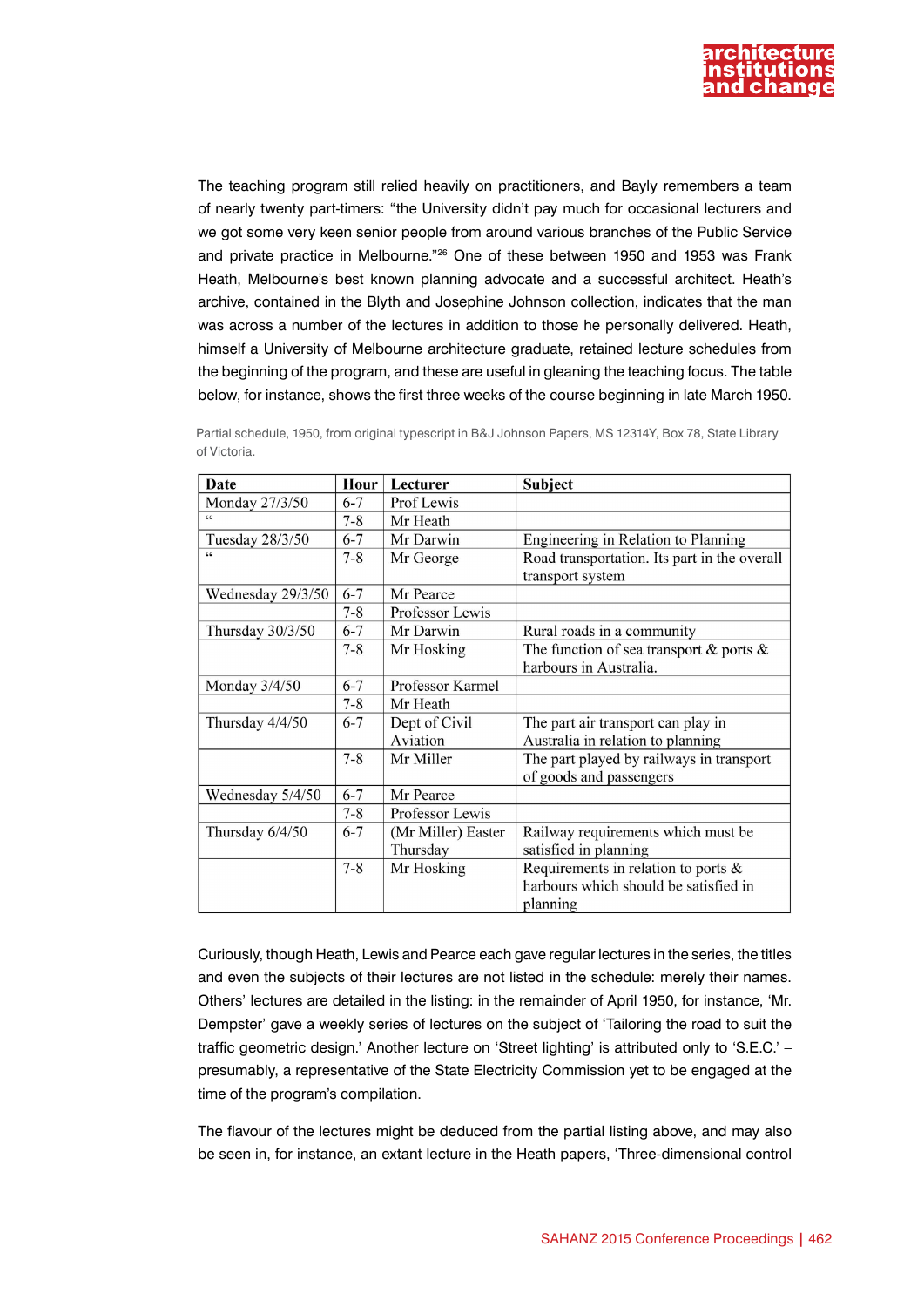of Buildings in the Central Areas to Towns' by A. C. Collins, a faculty member who also represented the Town and Country Planning Board.27 Somewhat bombastic and cynical, the lecture nevertheless illustrates Collins' adherence to the common post-war understanding of classic form relevant to the purposes and appropriate lifestyles of ('British' – that is to say, British Commonwealth) 'folk'. Collins' "[h]istorical references are drawn from England, but the conclusions refer to our own Australian problems."28

For Collins, streetscapes and indeed whole towns were disadvantaged by the decline of localism; "business streets and central areas of most modern towns fall short of the ideal," he claimed, and continued:

Aesthetically they do not compare favourably with town-building in earlier days. Individual buildings are frequently ill-designed, and lack any sense of unity with the street as a whole. There is general incoherence of effect, compared with the medieval market-square or renaissance place.<sup>29</sup>

For this decline, Collins blamed the Industrial Revolution, after which "Natural controls which had been imposed by the limitations of earlier civilisations were almost completely lost."30 In this regard, Collins falls in with some of the principle themes of a lecture of Heath's, entitled 'Place-Folk-Work', advocating smaller communities and decentralisation. Having worked on plans for rural towns for over a decade, Heath was convinced that future "millions of population will not be congregated in one big city like Melbourne but will distributed in relatively small compact towns". The cause of the historic drift from the early nineteenthcentury principles of community and 'folk', Collins declares, came when:

Popular education … placed mass aesthetic opinion at the mercy of any crank who could write a book [leading to the] following of false trails by those who should have led the development of a new aesthetic, i.e. the artists, architects, teachers and writers.<sup>31</sup>

Collins' irritation at such processes notwithstanding, he is eager to see the city repaired, either by enlightened developers on a block-by-block basis or, alternatively, "Where derelict areas are to be demolished and redeveloped for hygienic reasons, there is a case for municipal development and ownership as a community investment."32

It is not possible to know, of course, whether Collins' lecture is typical of those given throughout the course – many of which were likely to have been far more technical and pragmatic in nature. Nor, of course, do we know whether Collins read from his lecture verbatim or used it merely as a guide. What can be seen in the juncture of Collins' and Heath's lectures is the underlying belief in the value of smaller communities both for aesthetic, practical and, for want of a better word, 'spiritual' purposes.

Similarly, the collection of glass slides (known in some quarters as 'two by twos') retained in the University's Architecture and Planning library are only an indication of lecture content. Indeed, the slides are uncatalogued and there is no direct proof that they were used in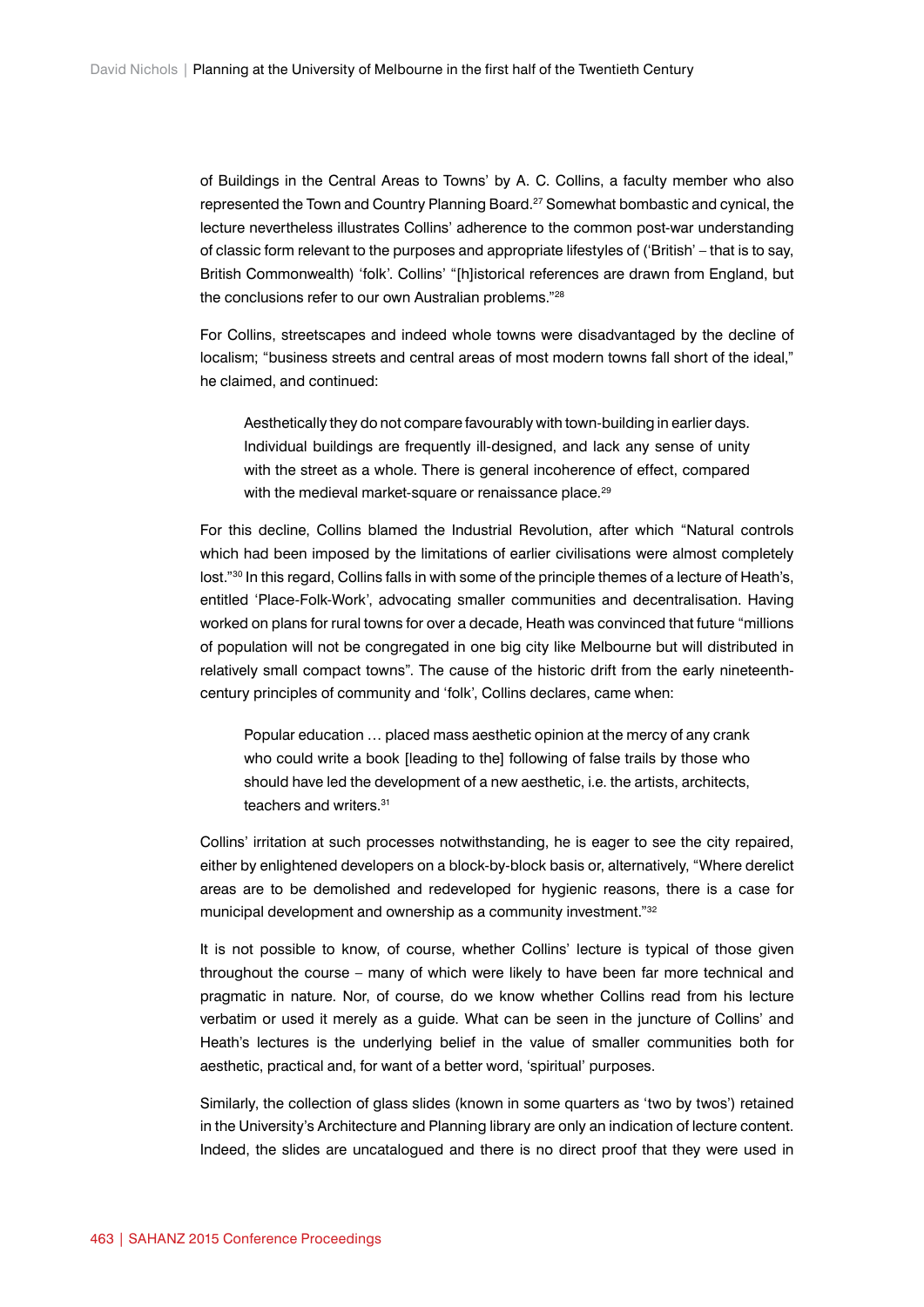

teaching – however, some were clearly derived from Heath's work, and a list of slides in his papers correlate to some of those held in the collection. Others derive from the MTPC, and their route to the library collection, while it may have come via (for instance) Gawler, is unknowable.

The degree to which Heath was involved in the intellectual underpinning of the initial course is difficult to glean from this perspective, but it must be telling that Heath's papers contain so much material from the course itself – indicating a strong, if not controlling, interest. A reading list headed 'Theory and Practice of Planning: Recommended books for General Reading' is included. Five titles in pencil, in Heath's handwriting, are numbered (erroneously) 1-4: Brown and Sharrard's *Town Planning*; Patrick Abercrombie's *Town and Country Planning*; Thomas Sharp's *Town Planning* and *Town and Countryside*; and H. Alker Tripp's *Town Planning and Road Traffic*. These have been added to a typed list: Adams' *Regional Plan of New York and its Environs*; *Harvard Planning Studies*; Galloway and Associates' *Planning for America*; Adams' *Recent Advances in Town Planning*; Hegeman's *City Planning and Housing*; Mumford's *Culture of Cities*; *Tennessee Valley Authority Reports*; and Le Corbusier's *City of Tomorrow* and *La Ville Radieuse.*

Heath's firm had a significant library; the practice had a roving eye for new opportunities and Heath was keen, too, to promote himself as an expert, staying well in the public eye in the 1940s and 1950s. One of Heath's specialities was regional planning, developed primarily through a series of town extension schemes in rural Victoria on neighbourhood unit principles.33 Items in the file pertaining to his university lecturing forays suggest that Heath drew on his own experience in practice (in the Latrobe Valley, Swan Hill and Seymour, to name three of many) as well as his own international travels and contacts recently made. Heath had met with Jacqueline Tyrwhitt in London in 1947 and appears to have drawn from some of her War Office Correspondence Course town planning booklets for lecture material and assessment. Heath's own lectures, sections of which are retained in his papers, frequently refer to Tyrwhitt's mentor Patrick Geddes, who Heath describes in one instance as "the father of town planning in England".<sup>34</sup> Geddes' formulation of the 'survey' in readiness for planning or replanning is well-known; it was not Heath, however, who prepared the untitled lecture in his collected papers (for he is referred to in the third person at the conclusion of the lecture) but an unnamed author who declares:

Tonight, I am going to speak about the survey and its practical application to planning as it is practiced in most of the British Commonwealth countries However, as you will judge for yourselves, but for certain specific particularities mainly concerned sources of information and methods of expression, there are no important differences in the way a survey is done in other countries.<sup>35</sup>

It bears repetition that it is fair to assume that Heath only collected or saved material from the course which suited his purposes and interests; however there are clear intellectual seams running through a number of the lectures.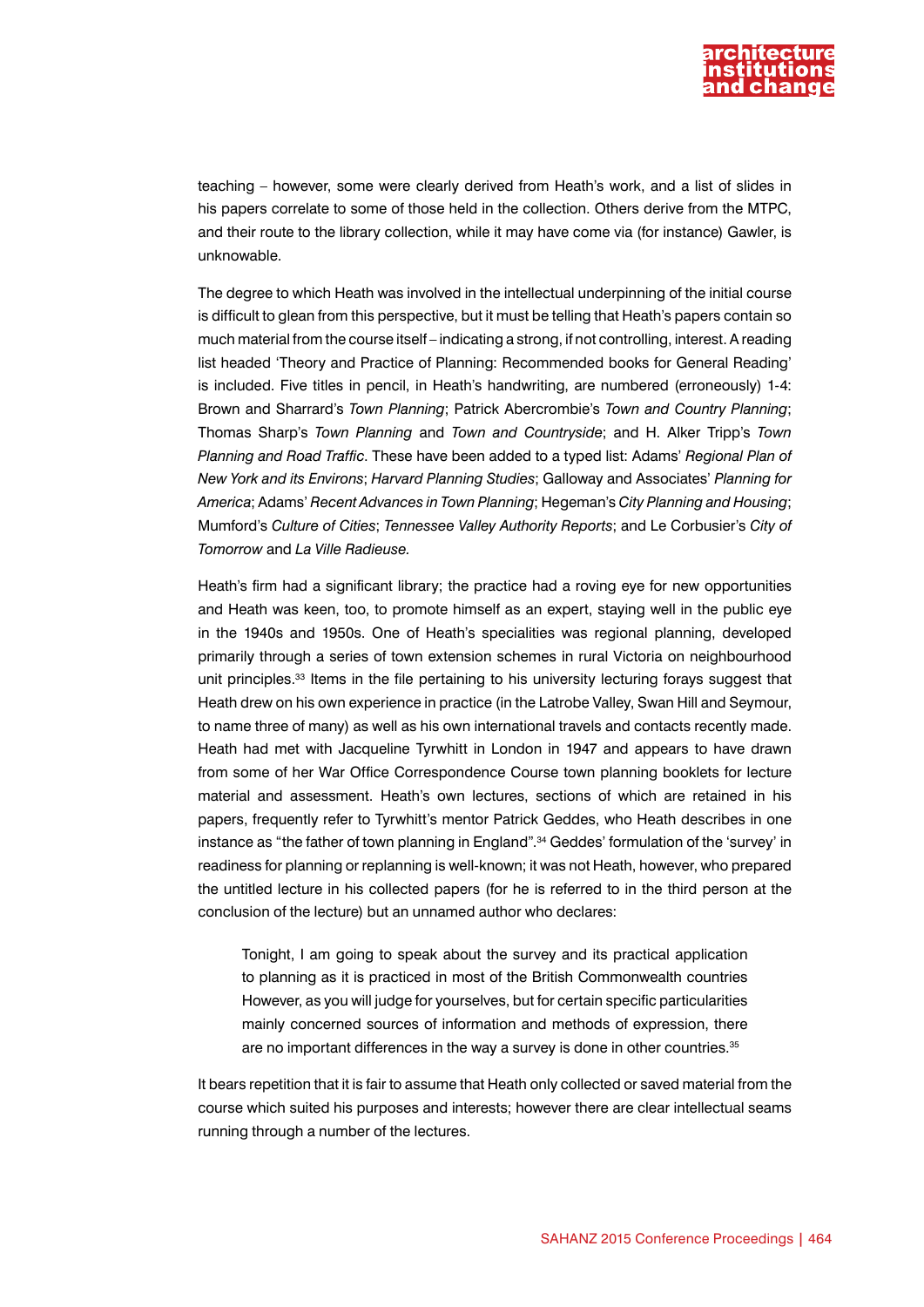Additionally, the Heath materials contain examples of exam or test questions; unlabelled, these may have been proposals or final assessment elicitations. They include:

Describe fully how you would proceed with the overall and detailed planning of a Region and its town or cities, clearly indicating the sequence of procedure and matters to be investigated and dealt with. Illustrate with explanatory sketches.

Discuss the various types of Passenger Transport for a city with population of (a) 1, 000, 000 and (b) 50, 000. State what you consider the most appropriate systems and give reasons for same.

What do you consider are the major defects in the development of the city and metropolis of Melbourne. How would you plan to rectify them and provide for the future. Illustrate by sketches.<sup>36</sup>

In addition to the above typescript materials, some publications are also included, which may have been key to the formulation of topics; these include Benko and Lloyd's *Replanning Our Towns & Countryside*, signed by Andrew Benko on 29 April 1949, and L. B. Escritt's *R35: The Location of Trunk Roads in Urban Areas* Association for Planning and Regional Reconstruction, published in London, 1945. There is also an issue of *Current Affairs Bulletin* from July 1950, its entire content devoted to 'Why Town Planning?' by an anonymous author, almost certainly Heath. The editor notes:

The author of this *Bulletin* (who is an expert with considerable experience of town planning both in Britain and Australia) claims that, unless we start planning now for future generations, our standards of culture and even our civilisation itself will be in danger.<sup>37</sup>

For Heath, the education of a new generation of post-war planners was intrinsically important to the post-war world. Heath withdrew from the University programs in 1953, for reasons unclear. His papers pertaining to the lecture schedule are, therefore, only indicative of the program's very early formative years: it is certain, however, that they are crucial to the understanding of this important period.

## **Planning consolidated**

The pent-up demand to acquire formal planning qualifications saw an initial enrolment rush in 1950. Gawler writes in his memoir, *A Roof Over My Head,* that the new two-year "post graduate part time course … was open to architects, engineers and surveyors and attracted students at once".<sup>38</sup> A Board of Studies in Town and Regional Planning was appointed in 1951 to oversee the course's elevation to full academic status and in the first graduation year, 1952, a total of 21 students received diplomas.

Another lecturer who worked in the school later in the decade, Josephine Johnston, found herself in the potentially awkward position of teaching professionals very senior to her, men with few formal qualifications but whose rise in the planning ranks required their "skilling up" in the University.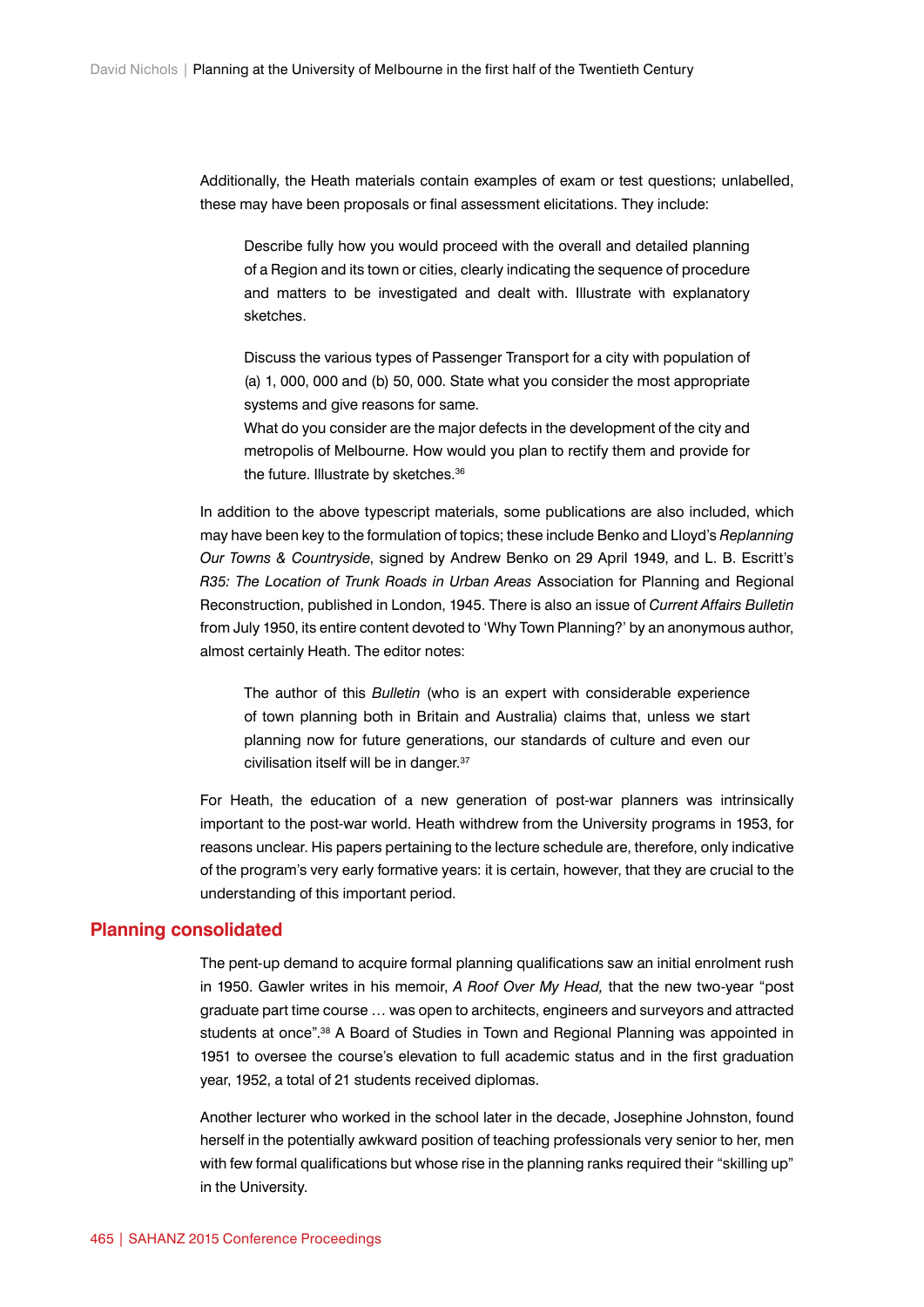

Niel Abercrombie was an early appointment engineered by Brian Lewis. Abercrombie was offered a half-time role as Senior Lecturer to oversee the diploma degree (Abercrombie was simultaneously a half-time appointee to the newly created planning branch of the MMBW; he shared his University position with Roy Grounds). Niel was Sir Patrick's son, known to the Lewises from their Liverpool days. He had emigrated to Australia and worked as a planner in New South Wales in the late 1940s.<sup>39</sup> Bayly recalls that Abercrombie "was a pretty good name to bring in".40 He was a competent and good-natured administrator who kept up-todate with new developments, for example via his "study tour" to Britain in 1952.41 However all agree (and his stark publication record attests) he was no innovator. A ready commentator on the planning of Melbourne,<sup>42</sup> he did not initiate hands-on student engagement projects and nor did he research, publish or preside over any far-ranging studies or surveys. He may nonetheless have taken some satisfaction, on the eve of his departure to Hobart as Town and Country Planning Commissioner in 1954, from Danish housing expert and lawyer Eva Siesby's declaration that she was "impressed with the postgraduate training available to town planners" in Melbourne.<sup>43</sup> Abercrombie's departure for Hobart adds another Tasmanian touch to the story of Planning at the University of Melbourne, one which may offer an opportunity for future research – or may be merely another pearl on a string of coincidences.

Abercrombie was succeeded by University of Manchester graduate Frederick W. Ledgar, the successful applicant from a pool of eight, a man who was to loom large in the teaching of planning at Melbourne for the next 25 years most particularly in the development of Bachelors and Masters degrees. Ledgar was recruited from Manchester and took up his position in mid-1956, arguing successfully soon after his appointment for the introduction of both a full-time diploma course and an introductory course to precede it. He was appointed to the first Chair of Regional and Town Planning in 1970<sup>44</sup> and retired in 1981 as Emeritus Professor. During this time, of course, the staffing of the School of Regional and Town Planning (as it was known) expanded as did its extensive range of graduates and courses.

The University of Melbourne currently offers a Planning major within its Bachelor of Environments and a Master of Urban Planning (MUP) within its Faculty of Architecture, Building and Planning (ABP). Academic interest in planning still abides in a range of faculties and centres at Melbourne, but not unnaturally the institution's core planning academics are located within ABP. Seams of distinct 'Melbourne' character are difficult to establish: the threads prominent in 1950 – engagement with the community and interest in community development itself, for instance – are embedded in current planning program practice, but a case for the ongoing 'memory' over 65 years is tenuous. The program has been operated and populated by a diversity of men and women and, if its beginnings were (understandably, given Australia's British cultural underpinnings) European in style and focus, those origins are decreasing over time. The current flourishing of the industry accredited MUP at the university – from periods during which its future has, in truth, sometimes appeared shaky – has however been grown and sustained by passionate advocacy both by professionals of a century ago and the committed men and women who have carried out its 'instruction' for the last 65 years.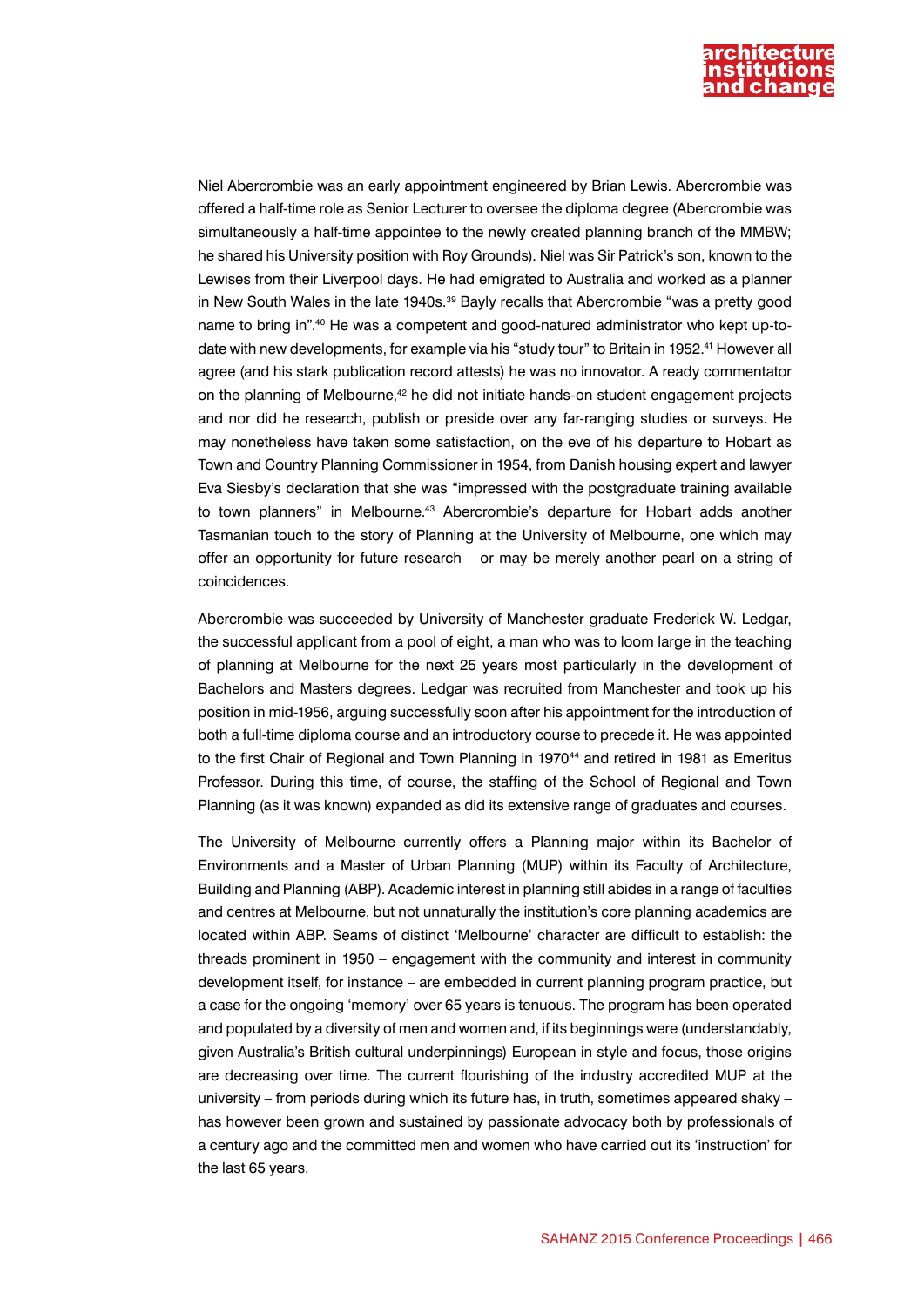#### **Acknowledgements**

The author would like to thank John Bayly, Josephine Johnson and Claire O'Meara for assistance during the writing of this paper.

- Robert Freestone and David Nichols, "The 1901 Federal Capital Congress," *Planning Perspectives* 26, no. 3 (2011): 373-401.
- David Nichols, "Leading Lights: The Promotion of Garden Suburb Plans and Planners in Interwar Australia" (PhD thesis, Deakin University, Burwood, 2002).
- "Speech by Mr. Jas. Alex. Smith, Past president of the Council of the Working Men's College, in Acknowledgment of a presentation made by the President of the Council, Mr. E. F. Russell, on behalf of the College" (pencil annotation: '28.3.25') in James A. Smith Papers, MS11370 Box 4, State Library of Victoria (hereafter SLV).
- James Barrett, "To the Editor of the Argus," Melbourne *Argus*, November 19, 1919, 17.
- "Toorak: Sir J. Barrett Opens Campaign," Melbourne *Argus*, October 5, 1920, 7.
- William Lucas, "To the Editor of the Argus," Melbourne *Argus*, July 30, 1921, 20.
- Andrew May and Susan Reidy, "Town Planning Crusaders: Urban Reform in Melbourne during the Progressive Era," in *Cities, Citizens and Environmental Reform*, ed. Robert Freestone (Sydney: Sydney University Press, 2009), 92-94.
- "Sir James Barrett: A Man of Many Parts," *Table Talk*, June 16, 1927, 17.
- James Barrett, "University Needs: Great Increase in Students," Melbourne *Argus*, May 22, 1920, 10.
- "Modern Town Planning: University Lectures Advocated," Melbourne *Argus*, July 9, 1920, 7.
- "Town Planning: Course at University Proposed," Melbourne *Age*, July 3, 1923, 8.
- Robert Freestone and Max Grubb, "The Melbourne Metropolitan Town Planning Commission 1922- 1930," *Journal of Australian Studies* 22, no. 57 (1998): 128-144.
- "Planned Cities and Towns," Melbourne *Argus*, October 5, 1943, 5.
- *Commonwealth Housing Commission Final Report*, Ministry of Post-War Reconstruction, 1944.
- J. S. Gawler, *A Roof Over My Head* (Sydney: Lothian, 1963), 11.
- "Personal," Adelaide *Chronicle*, January 8, 1931, 41.
- J. Brian McLoughlin, "Origins and Development of the Royal Australian Planning Institute," *Australian Planner* 26, no. 4 (1988): 16.
- Hilary Lewis, "Melbourne Needs Sir Patrick Abercrombie," Melbourne *Argus*, October 15, 1948, 2.
- Patrick Abercrombie, *A Great City, A Lecture given at Wilson Hall, University of Melbourne, on Monday 18th October, 1948* (Melbourne: Government Printer, 1948), 13.
- Judith Wilks, "Planning in Melbourne 1950-1985: The Formation of Professional Ideologies" (PhD thesis, University of Melbourne, 1993), 27.
- "Metropolitan Planning on Sound Basis," Melbourne *Age*, October 7, 1949, 2.
- "Post-graduate town planning," Melbourne *Argus*, March 18, 1950, 1.
- "Social Survey of Beaumaris" questionnaire in B&J Johnson Papers, MS 12314Y, Box 78 SLV.
- "Refreshing Approach to Planning," Morwell *Advertiser*, April 20, 1950, 4.
- *Sociological Study of Rural Townships,* p. 15, in B&J Johnson Papers, MS 12314Y, Box 78 SLV.
- John Bayly, interview with author, February 27, 2014, Melbourne.
- University of Melbourne *Calendar* 1953, 33.
- A. C. Collins, "Three-dimensional control of Buildings in the Central Areas to Towns" 1950, p. 1, in B&J Johnson Papers, MS 12314Y, Box 78 SLV.
- Collins, "Three-dimensional control of Buildings in the Central Areas to Towns," 1.
- Collins, "Three-dimensional control of Buildings in the Central Areas to Towns," 2.
- Collins, "Three-dimensional control of Buildings in the Central Areas to Towns," 2.
- Collins, "Three-dimensional control of Buildings in the Central Areas to Towns," 12.